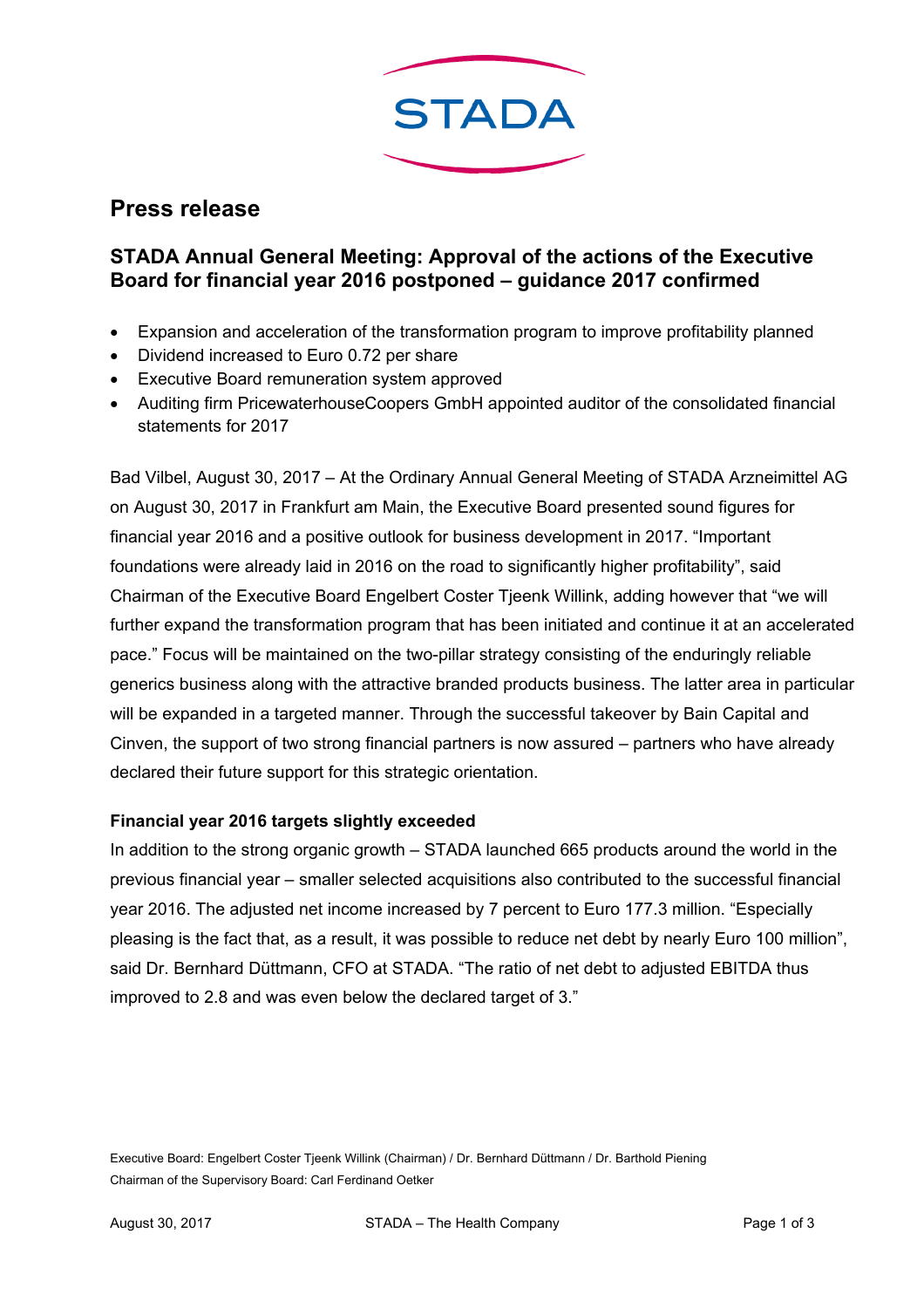

### **Approval of the actions of the Executive Board postponed**

The approval of the actions of the Executive Board for financial year 2016 was postponed. The other agenda items were resolved in accordance with the administrative proposals. The proposal to increase the dividend by 2 cents to Euro 0.72 for financial year 2016 was also approved. The submitted remuneration system for the Executive Board, which was again adjusted to new regulatory developments, was also approved by a large majority of the shareholders. The Annual General Meeting also appointed auditing company PricewaterhouseCoopers GmbH as auditor of the consolidated financial statements for financial year 2017.

"Despite a very challenging environment, STADA has tremendous growth opportunities and efficiency potentials that we will leverage", said Willink, looking optimistically into the future and adding that this will of course also mean changes: "Only when we operate with a greater degree of integration and become significantly more efficient will we be able to achieve sustainable success in an increasingly tough competitive environment." STADA can thus be made more effective and future-oriented and developed into a true global player.

Arround 250 shareholders representing 81 percent of the voting share capital attended this year's Annual General Meeting.

The script of today's speech from the Chairman of the Executive Board Willink and the voting results to all items on the meeting's agenda has been published on STADA's website www.stada.com/agm2017.

#### **About STADA Arzneimittel AG**

STADA Arzneimittel AG is a publicly-listed company with headquarters in Bad Vilbel, Germany. STADA consistently focuses on a multi-pillar strategy of generics and branded products (OTC) with an increasingly international market orientation. STADA is represented in more than 30 countries with approximately 50 sales companies worldwide. Branded products such as Grippostad and Ladival are among the highest selling in their product category in Germany. In financial year 2016, STADA achieved adjusted Group sales of Euro 2,167.2 million, adjusted earnings before interest, taxes,

Executive Board: Engelbert Coster Tjeenk Willink (Chairman) / Dr. Bernhard Düttmann / Dr. Barthold Piening Chairman of the Supervisory Board: Carl Ferdinand Oetker